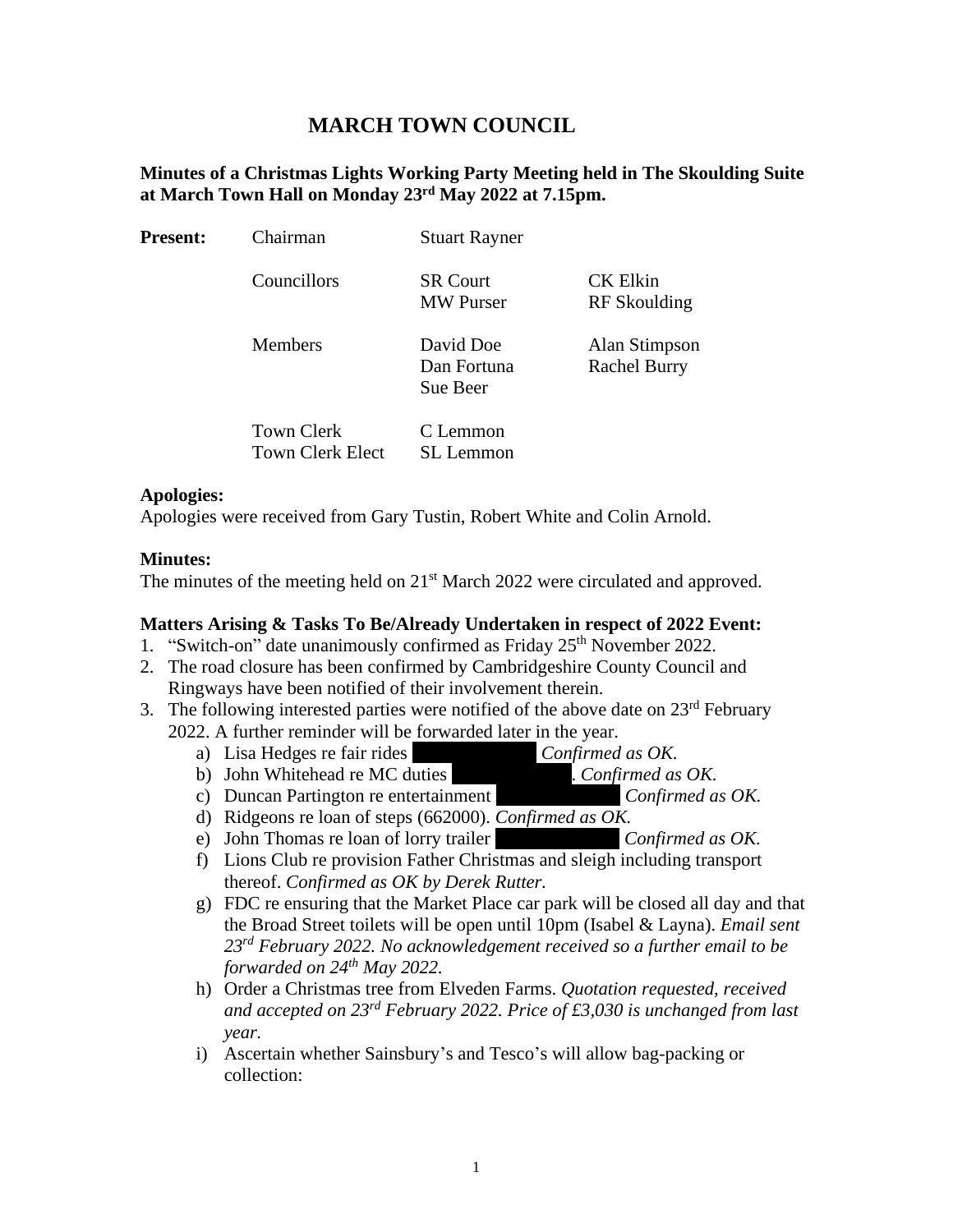- *A. No response yet received from Sainsbury's. Further letter sent on 18th May 2022.*
- *B. In a response from Tesco (Kelly Riddell) dated 8th March 2022, we have provisionally been booked in for collection dates on 19th and 20th November 2022 and collection times of 10am to 4pm. The Clerk reported that the advertising banners used when collecting were currently housed in the Town Council offices. Mark Purser stated that an advertising poster could be displayed within store prior to the event.*
- j) Approach Balfour Beatty to ascertain whether they will again supervise electrical works since this is the only practical way the Committee can legally access CCC street lighting columns. *Quote requested on 23rd February 2022. Quote received on 25th March 2022 (accepted 29th March 2022) for £690.44p. This is a rise of only £7.35p on the previous year. Brian Crabb rang to say that Balfour Beatty would also check to see which sockets / connections / time switches were in need of replacement. A report will be provided, with costings, in the not-too-distant future.*
- k) Assistant Town Clerk to be requested to book St John Ambulance.
- l) Decide upon a suitable person to switch on the lights. *Although this was discussed in detail, a final decision was delayed until the next meeting.*
- m) Apply for CCC Street Lighting License. *Application approved on 21st March 2022.*
- 4. March Town Council has committed £25,000 in its 2022/2023 budget for Christmasrelated expenditure.
- 5. In previous years a maximum of £7,500 has been paid out to helpers. All payments were subject to recipients signing a receipt acknowledging that they were responsible for their own tax and national insurance if applicable. Discussions need to be held regarding the best way to proceed in 2022 since Clinton and Dean Elkin have both stated that they no longer wish to assist with

the erection and dismantling duties.

6. All cross-street wires and wall bolts need testing during 2022. Tests are due biannually so will need testing again in 2024. *Glomac was contacted on 23rd February 2022. A quote of £1,895.00 + VAT was received on 23rd May 2022. It was agreed that the quote was acceptable and that the Clerk should arrange for the hire of a cherrypicker for a Sunday morning in August 2022. It was also agreed that TD Services* 

*(Tould be approached regarding the hire of such equipment and, thereafter, notify Alan Stimpson and Clinton Elkin of the chosen date.*

- 7. More complaints than normal were received for the 2021 season regarding light outages and the failure to remedy faults. Better communication and management are needed for this coming year. The following points need resolving:
	- a) Is the cherry-picker being used in the correct manner?
	- b) Do some street light sockets need replacing? *See 3 j) above.*
	- c) Are there any better or more cost-effective erecting and dismantling methods that could be adopted? Alan Stimpson reported that suitable equipment could be supplied by Nationwide Platforms Luton branch. The equipment would need to be collected from Luton for a set period of time whilst the decorations were erected, returned to depot and then collected for another set period of time whilst they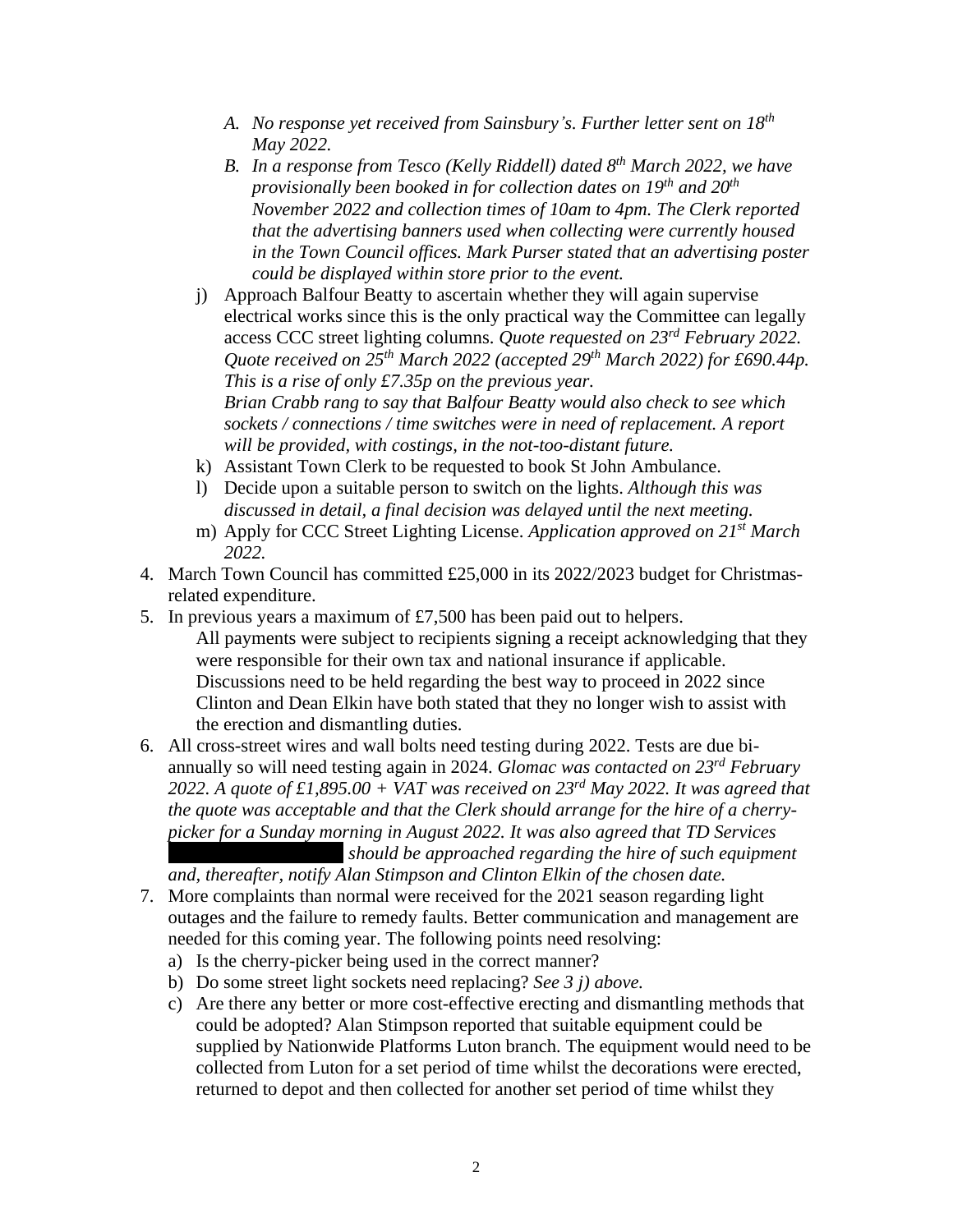were dismantled. The only problem envisaged was that something more local was needed for repairs during the times the lights were illuminated. *It was agreed that the Clerk should attempt to negotiate a deal with TD Services that was beneficial to all parties. The Clerk stated that such discussions would commence on 24th May 2022 and he would keep Alan Stimpson updated regarding progress.*

# **Tasks Still to be Undertaken:**

- 1. Discussions are needed to ascertain how improvements can be made to the Christmas tree and "Nativity Scene" displays. *It was suggested that the Christmas tree could be moved to Broad Street if all the proposed town centre regeneration came to fruition.*
- 2. SAG paperwork needs to be completed at the earliest opportunity. *Rob Skoulding stated that he would speak to Nigel Spencer to ascertain whether he would assist.*
- 3. It was previously agreed that the following groups can have stalls etc at the event if they so wish:
	- a) Waterman's Club (on bridge).
	- b) Scouts (in vicinity of Iceland).
	- c) Churches Together (Nativity Scene in "old man's shelter).
- 4. It was confirmed that Rachel Burry and Stuart Rayner would remain in the joint roles of Head Steward.
- *5.* The need to recruit more stewards was essential. *Clinton Elkin agreed to advertise on Facebook in an attempt to get more volunteers.*
- *6.* A Christmas Shop Window competition will be arranged in due course. *Town Clerk to produce a letter for distribution around the shops in late October 2022.*
- 7. Robert Skoulding again agreed to sponsor the "Best Decorated House" competition.
- 8. It was agreed that the grotto should not be re-instated for 2022, although this decision could be reviewed for future years depending upon the number of available volunteers.
- *9.* Several "set-pieces" are in need of repair. Robert Skoulding has suggested that all stock should be checked by May 2022 and we should consider how best they could be repaired. Sue Beer has done an excellent job over the years but this cannot continue forever. Robert S is certainly keen to learn how Sue B does repair them and would like to receive some lessons. The other alternative is to send them back to the supplier for repair*. It was agreed that Robert, Mark, Alan and Clinton would visit the store after the meeting to estimate the amount of work involved and, thereafter, for Robert to meet with Sue to discuss the best way forward.*
- 10. Mark Purser has obtained four more 2-way radios with associated ear-pieces since the previous ones had proven to work very well.
- 11. Refreshments will be discussed in due course.
- 12. Mark Purser will investigate whether a sponsorship scheme is feasible to raise funds for additional lighting / on-going maintenance.
- 13. The Air Cadets were previously thanked for their past efforts and, although not directly involved any more, Colin Arnold thought their help would be forthcoming again for 2022.
- 14. At the February 2022 meeting Robert Skoulding stated that, although he would remain as a Committee member, he would be stepping down from the Chairman's role because of health concerns. He requested that a replacement be found and elected